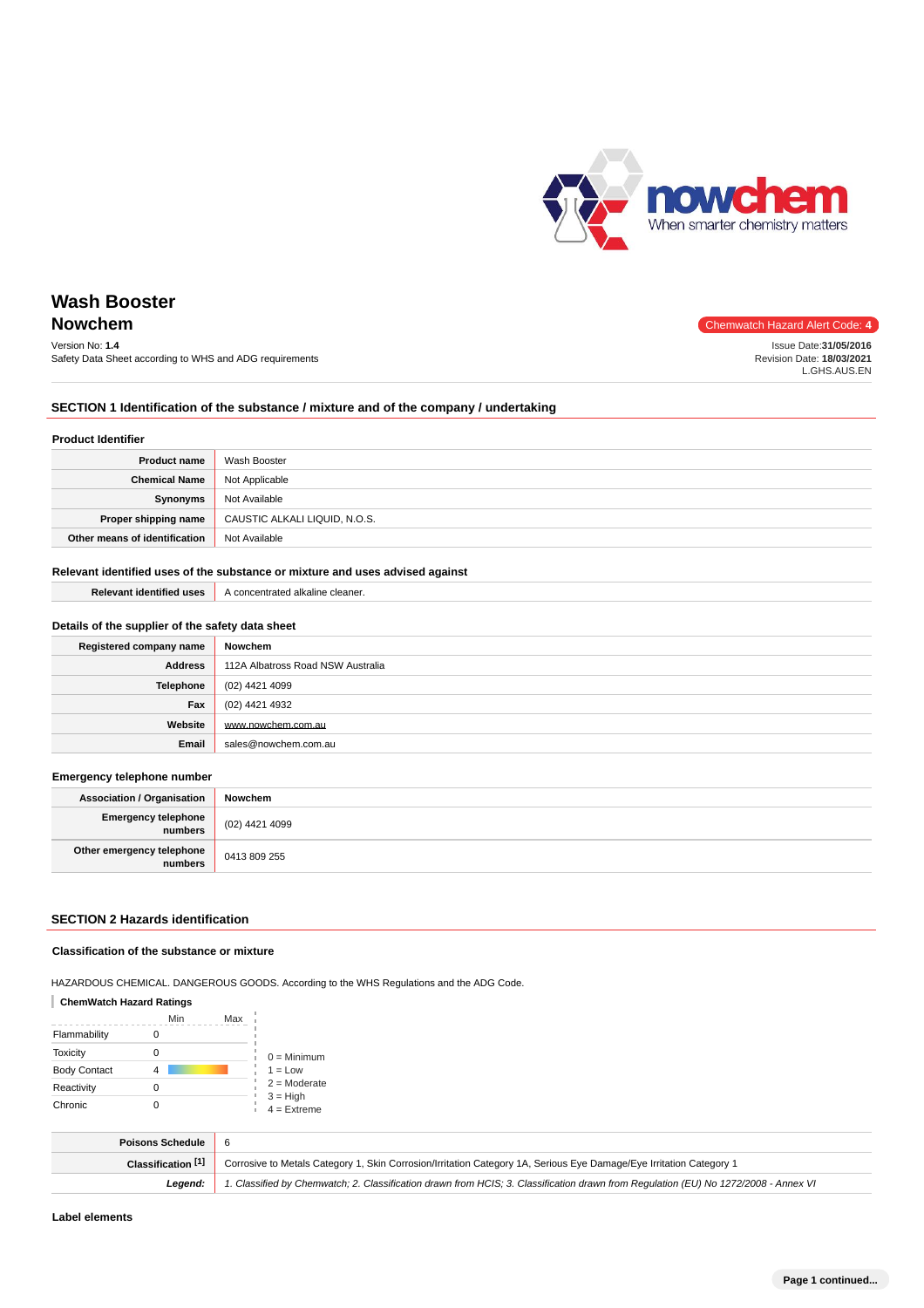| Hazard pictogram(s) | æ∼            |
|---------------------|---------------|
| <b>Signal word</b>  | <b>Danger</b> |

## **Hazard statement(s)**

| H290                 | metals<br>Мә<br>$\sim$                 |
|----------------------|----------------------------------------|
| <b>LI24</b><br>na 14 | skin.<br>hurns and<br>הווה'<br>damage. |

#### **Precautionary statement(s) General**

| P <sub>101</sub> | If medical advice is needed, have product container or label at hand. |
|------------------|-----------------------------------------------------------------------|
| P <sub>102</sub> | Keep out of reach of children.                                        |
| P103             | Read carefully and follow all instructions.                           |

## **Precautionary statement(s) Prevention**

| P260 | Do not breathe mist/vapours/spray.                                                            |  |
|------|-----------------------------------------------------------------------------------------------|--|
| P280 | Wear protective gloves/protective clothing/eye protection/face protection/hearing protection/ |  |
| P234 | Keep only in original packaging.                                                              |  |

#### **Precautionary statement(s) Response**

| P301+P330+P331 | IF SWALLOWED: Rinse mouth. Do NOT induce vomiting.                                                                               |
|----------------|----------------------------------------------------------------------------------------------------------------------------------|
| P303+P361+P353 | IF ON SKIN (or hair): Take off immediately all contaminated clothing. Rinse skin with water [or shower].                         |
| P305+P351+P338 | IF IN EYES: Rinse cautiously with water for several minutes. Remove contact lenses, if present and easy to do. Continue rinsing. |
| P310           | Immediately call a POISON CENTER/doctor/                                                                                         |
| P363           | Wash contaminated clothing before reuse.                                                                                         |
| P390           | Absorb spillage to prevent material damage.                                                                                      |
| P304+P340      | IF INHALED: Remove person to fresh air and keep comfortable for breathing.                                                       |

#### **Precautionary statement(s) Storage**

**P405** Store locked up.

## **Precautionary statement(s) Disposal**

**P501** Dispose of contents/container to authorised hazardous or special waste collection point in accordance with any local regulation.

## **SECTION 3 Composition / information on ingredients**

## **Substances**

See section below for composition of Mixtures

## **Mixtures**

| <b>CAS No</b> | %[weight] | Name                                                       |
|---------------|-----------|------------------------------------------------------------|
| 1310-73-2     | 10-30     | sodium hydroxide                                           |
| 68515-73-1    | < 10      | decyl polyglucose                                          |
| 67989-16-6    | $<$ 10    | diethylene glycol monobutyl ether, ethoxylate, propoxylate |
| 1344-09-8     | $<$ 10    | sodium metasilicate                                        |

## **SECTION 4 First aid measures**

**Description of first aid measures**

| Description of first aid measures |                                                                                                                                                                                                                                                                                                                                                                                                                                                                                                                                                                                 |  |
|-----------------------------------|---------------------------------------------------------------------------------------------------------------------------------------------------------------------------------------------------------------------------------------------------------------------------------------------------------------------------------------------------------------------------------------------------------------------------------------------------------------------------------------------------------------------------------------------------------------------------------|--|
| <b>Eye Contact</b>                | If this product comes in contact with the eyes:<br>Immediately hold eyelids apart and flush the eye continuously with running water.<br>Ensure complete irrigation of the eye by keeping eyelids apart and away from eye and moving the eyelids by occasionally lifting the upper<br>and lower lids.<br>► Continue flushing until advised to stop by the Poisons Information Centre or a doctor, or for at least 15 minutes.<br>Transport to hospital or doctor without delay.<br>Removal of contact lenses after an eye injury should only be undertaken by skilled personnel. |  |
| <b>Skin Contact</b>               | If skin or hair contact occurs:<br>Immediately flush body and clothes with large amounts of water, using safety shower if available.<br>• Quickly remove all contaminated clothing, including footwear.<br>• Wash skin and hair with running water. Continue flushing with water until advised to stop by the Poisons Information Centre.<br>Transport to hospital, or doctor.                                                                                                                                                                                                  |  |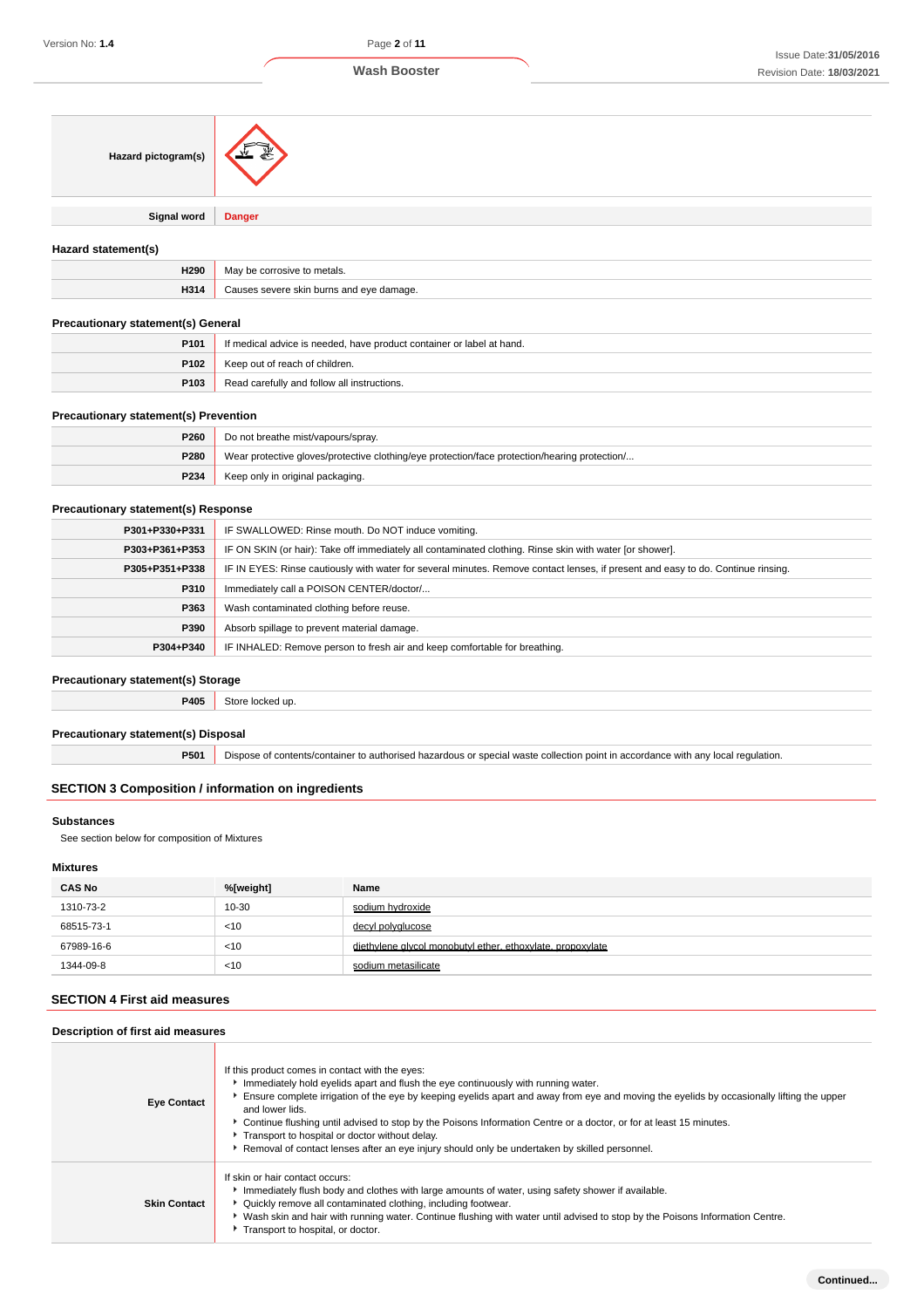| Inhalation | If fumes inhaled remove from contaminated area.<br>Lay patient down. Keep warm and rested.<br>▶ Prostheses such as false teeth, which may block airway, should be removed, where possible, prior to initiating first aid procedures.<br>Apply artificial respiration if not breathing, preferably with a demand valve resuscitator, bag-valve mask device, or pocket mask as trained.<br>Perform CPR if necessary.<br>Transport to hospital, or doctor, without delay.<br>Inhalation of vapours or aerosols (mists, fumes) may cause lung oedema.                                                                                                        |
|------------|----------------------------------------------------------------------------------------------------------------------------------------------------------------------------------------------------------------------------------------------------------------------------------------------------------------------------------------------------------------------------------------------------------------------------------------------------------------------------------------------------------------------------------------------------------------------------------------------------------------------------------------------------------|
| Ingestion  | For advice, contact a Poisons Information Centre or a doctor at once.<br>▶ Urgent hospital treatment is likely to be needed.<br>If swallowed do <b>NOT</b> induce vomiting.<br>If vomiting occurs, lean patient forward or place on left side (head-down position, if possible) to maintain open airway and prevent aspiration.<br>• Observe the patient carefully.<br>Never give liquid to a person showing signs of being sleepy or with reduced awareness; i.e. becoming unconscious.<br>• Give water to rinse out mouth, then provide liquid slowly and as much as casualty can comfortably drink.<br>Transport to hospital or doctor without delay. |

#### **Indication of any immediate medical attention and special treatment needed**

For acute or short-term repeated exposures to highly alkaline materials:

Respiratory stress is uncommon but present occasionally because of soft tissue edema.

- Unless endotracheal intubation can be accomplished under direct vision, cricothyroidotomy or tracheotomy may be necessary.
- Oxygen is given as indicated.
- $\blacktriangleright$  The presence of shock suggests perforation and mandates an intravenous line and fluid administration.
- Damage due to alkaline corrosives occurs by liquefaction necrosis whereby the saponification of fats and solubilisation of proteins allow deep penetration into the tissue.

Alkalis continue to cause damage after exposure.

INGESTION:

Milk and water are the preferred diluents

No more than 2 glasses of water should be given to an adult.

Neutralising agents should never be given since exothermic heat reaction may compound injury.

\* Catharsis and emesis are absolutely contra-indicated.

\* Activated charcoal does not absorb alkali.

\* Gastric lavage should not be used.

Supportive care involves the following:

Withhold oral feedings initially.

If endoscopy confirms transmucosal injury start steroids only within the first 48 hours.

- Carefully evaluate the amount of tissue necrosis before assessing the need for surgical intervention.
- Patients should be instructed to seek medical attention whenever they develop difficulty in swallowing (dysphagia).

SKIN AND EYE:

**Injury should be irrigated for 20-30 minutes.** 

Eye injuries require saline. [Ellenhorn & Barceloux: Medical Toxicology]

## **SECTION 5 Firefighting measures**

#### **Extinguishing media**

There is no restriction on the type of extinguisher which may be used.

Use extinguishing media suitable for surrounding area.

#### **Special hazards arising from the substrate or mixture**

|  | <b>Fire Incompatibility</b> | None known. |
|--|-----------------------------|-------------|
|--|-----------------------------|-------------|

## **Advice for firefighters**

| <b>Fire Fighting</b>         |                                                                                                                           |
|------------------------------|---------------------------------------------------------------------------------------------------------------------------|
| <b>Fire/Explosion Hazard</b> | ▶ Non combustible.<br>▶ Not considered a significant fire risk, however containers may burn.<br>May emit corrosive fumes. |
| <b>HAZCHEM</b>               | 2R                                                                                                                        |

#### **SECTION 6 Accidental release measures**

**Personal precautions, protective equipment and emergency procedures** See section 8

#### **Environmental precautions**

See section 12

#### **Methods and material for containment and cleaning up**

| <b>Minor Spills</b> | • Drains for storage or use areas should have retention basins for pH adjustments and dilution of spills before discharge or disposal of<br>material.<br>▶ Check regularly for spills and leaks.<br>Clean up all spills immediately.<br>Avoid breathing vapours and contact with skin and eyes.<br>► Control personal contact with the substance, by using protective equipment.<br>Contain and absorb spill with sand, earth, inert material or vermiculite.<br>▶ Wipe up. |
|---------------------|-----------------------------------------------------------------------------------------------------------------------------------------------------------------------------------------------------------------------------------------------------------------------------------------------------------------------------------------------------------------------------------------------------------------------------------------------------------------------------|
|                     | Place in a suitable, labelled container for waste disposal.                                                                                                                                                                                                                                                                                                                                                                                                                 |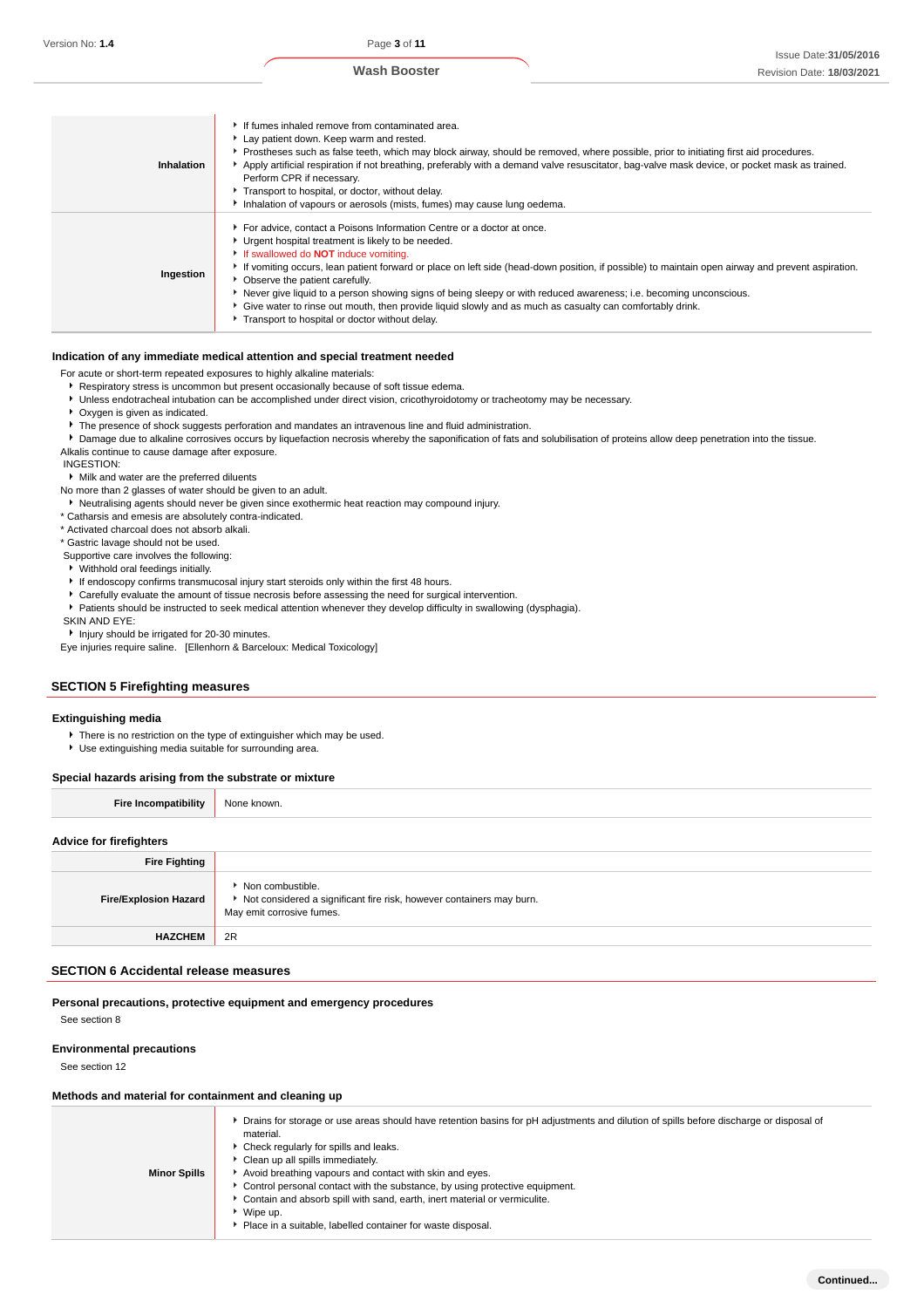|                     | <b>SORBENT</b><br><b>TYPE</b>                                                                                                                                                                                                                                                                                                                                                                                                                           | RANK | <b>APPLICATION</b>                 |                |        | COLLECTION | For release onto land: recommended sorbents listed in order of priority.<br><b>LIMITATIONS</b> |  |  |
|---------------------|---------------------------------------------------------------------------------------------------------------------------------------------------------------------------------------------------------------------------------------------------------------------------------------------------------------------------------------------------------------------------------------------------------------------------------------------------------|------|------------------------------------|----------------|--------|------------|------------------------------------------------------------------------------------------------|--|--|
|                     | <b>LAND SPILL - SMALL</b>                                                                                                                                                                                                                                                                                                                                                                                                                               |      |                                    |                |        |            |                                                                                                |  |  |
|                     |                                                                                                                                                                                                                                                                                                                                                                                                                                                         |      | cross-linked polymer - particulate | 1              | shovel | shovel     | R,W,SS                                                                                         |  |  |
|                     | cross-linked polymer - pillow                                                                                                                                                                                                                                                                                                                                                                                                                           |      |                                    | $\mathbf{1}$   | throw  | pitchfork  | R, DGC, RT                                                                                     |  |  |
|                     | sorbent clay - particulate                                                                                                                                                                                                                                                                                                                                                                                                                              |      |                                    | 2              | shovel | shovel     | R, I, P                                                                                        |  |  |
|                     | foamed glass - pillow                                                                                                                                                                                                                                                                                                                                                                                                                                   |      |                                    | 2              | throw  | pitchfork  | R, P, DGC, RT                                                                                  |  |  |
|                     | expanded minerals - particulate                                                                                                                                                                                                                                                                                                                                                                                                                         |      |                                    | 3              | shovel | shovel     | R, I, W, P, DGC                                                                                |  |  |
|                     | foamed glass - particulate                                                                                                                                                                                                                                                                                                                                                                                                                              |      |                                    | 4              | shovel | shovel     | R, W, P, DGC,                                                                                  |  |  |
|                     | LAND SPILL - MEDIUM                                                                                                                                                                                                                                                                                                                                                                                                                                     |      |                                    |                |        |            |                                                                                                |  |  |
| <b>Major Spills</b> |                                                                                                                                                                                                                                                                                                                                                                                                                                                         |      | cross-linked polymer -particulate  | 1              | blower | skiploader | R.W. SS                                                                                        |  |  |
|                     | sorbent clay - particulate                                                                                                                                                                                                                                                                                                                                                                                                                              |      |                                    | $\overline{2}$ | blower | skiploader | R, I, P                                                                                        |  |  |
|                     | expanded mineral - particulate                                                                                                                                                                                                                                                                                                                                                                                                                          |      |                                    | 3              | blower | skiploader | R, I,W, P, DGC                                                                                 |  |  |
|                     | cross-linked polymer - pillow                                                                                                                                                                                                                                                                                                                                                                                                                           |      |                                    | 3              | throw  | skiploader | R, DGC, RT                                                                                     |  |  |
|                     | foamed glass - particulate                                                                                                                                                                                                                                                                                                                                                                                                                              |      |                                    | 4              | blower | skiploader | R, W, P, DGC                                                                                   |  |  |
|                     | foamed glass - pillow                                                                                                                                                                                                                                                                                                                                                                                                                                   |      |                                    | 4              | throw  | skiploader | R, P, DGC., RT                                                                                 |  |  |
|                     | Legend<br>DGC: Not effective where ground cover is dense<br>R: Not reusable<br>I: Not incinerable<br>P: Effectiveness reduced when rainy<br>RT:Not effective where terrain is rugged<br>SS: Not for use within environmentally sensitive sites<br>W: Effectiveness reduced when windy<br>Reference: Sorbents for Liquid Hazardous Substance Cleanup and Control;<br>R.W Melvold et al: Pollution Technology Review No. 150: Noyes Data Corporation 1988 |      |                                    |                |        |            |                                                                                                |  |  |

Personal Protective Equipment advice is contained in Section 8 of the SDS.

## **SECTION 7 Handling and storage**

| Precautions for safe handling |                                                                                                                                                                                                                                                                                                                                                                                                                                                                                                                                                                                                 |
|-------------------------------|-------------------------------------------------------------------------------------------------------------------------------------------------------------------------------------------------------------------------------------------------------------------------------------------------------------------------------------------------------------------------------------------------------------------------------------------------------------------------------------------------------------------------------------------------------------------------------------------------|
| Safe handling                 | Avoid all personal contact, including inhalation.<br>▶ Wear protective clothing when risk of exposure occurs.<br>Use in a well-ventilated area.<br>Avoid smoking, naked lights or ignition sources.<br>Avoid contact with incompatible materials.<br>▶ When handling, <b>DO NOT</b> eat, drink or smoke.<br>Keep containers securely sealed when not in use.<br>Avoid physical damage to containers.<br>Always wash hands with soap and water after handling.<br>Use good occupational work practice.<br>Observe manufacturer's storage and handling recommendations contained within this SDS. |
| Other information             | Store in original containers.<br>Keep containers securely sealed.<br>Store in a cool, dry, well-ventilated area.<br>Store away from incompatible materials and foodstuff containers.<br>▶ Protect containers against physical damage and check regularly for leaks.<br>▶ Observe manufacturer's storage and handling recommendations contained within this SDS.<br>DO NOT store near acids, or oxidising agents<br>No smoking, naked lights, heat or ignition sources.                                                                                                                          |

## **Conditions for safe storage, including any incompatibilities**

| Suitable container      | Packing as recommended by manufacturer (HDPE).<br>Check all containers are clearly labelled and free from leaks.<br>Drums and jerricans must be of the non-removable head type.<br>▶ Where a can is to be used as an inner package, the can must have a screwed enclosure.                                                                                                                                                                                                                                                                                                                                                                                                                                                                                                                                                                                                                                                                                                                                                                                                                                                                                                                                                                                                                                                                                           |
|-------------------------|----------------------------------------------------------------------------------------------------------------------------------------------------------------------------------------------------------------------------------------------------------------------------------------------------------------------------------------------------------------------------------------------------------------------------------------------------------------------------------------------------------------------------------------------------------------------------------------------------------------------------------------------------------------------------------------------------------------------------------------------------------------------------------------------------------------------------------------------------------------------------------------------------------------------------------------------------------------------------------------------------------------------------------------------------------------------------------------------------------------------------------------------------------------------------------------------------------------------------------------------------------------------------------------------------------------------------------------------------------------------|
| Storage incompatibility | Sodium hydroxide/ potassium hydroxide:<br>reacts with water evolving heat and corrosive fumes<br>reacts violently with acids, trans-acetylene dichloride, aminotetrazole, p-bis(1,3-dibromoethyl), benzene, bromoform, halogenated<br>compounds, nitrogen-containing compounds, organic halogens, chlorine dioxide ((explodes), chloroform, cresols, cyclopentadiene, 4-chloro-<br>2-methylphenol, cis-dichloroethylene, 2,2-dichloro-3,3-dimethylbutane, ethylene chlorohydrin, germanium, iodine pentafluoride, maleic<br>anhydride, p-nitrotoluene, nitrogen trichloride, o-nitrophenol, phosphonium iodide, potassium peroxodisulfate, propylene oxide, 1,2,4,5-<br>tetrachlorobenzene (highly toxic substance is forme), 2,2,3,3-tetrafluoro-1-propanol, tetrahydrofuran, thorium dicarbide, trichloroethanol,<br>2,4,6-trinitrotoluene, vinyl acetate<br>reacts with fluorine, nitroalkanes, (forming explosive compounds)<br>incompatible with acetic acid, acetaldehyde, acetic anhydride, acrolein, acrylonitrile, allyl chloride, organic anhydride, acrylates, alcohols,<br>aldehydes, alkylene oxides, substituted allyls, ammonium chloroplatinate, benzanthrone, bromine, benzene-1,4-diol, carbon dioxide,<br>cellulose nitrate, chlorine trifluoride, 4-chlorobutyronitrile, chlorohydrin, chloronitrotoluenes, chlorosulfonic acid, cinnamaldehyde, |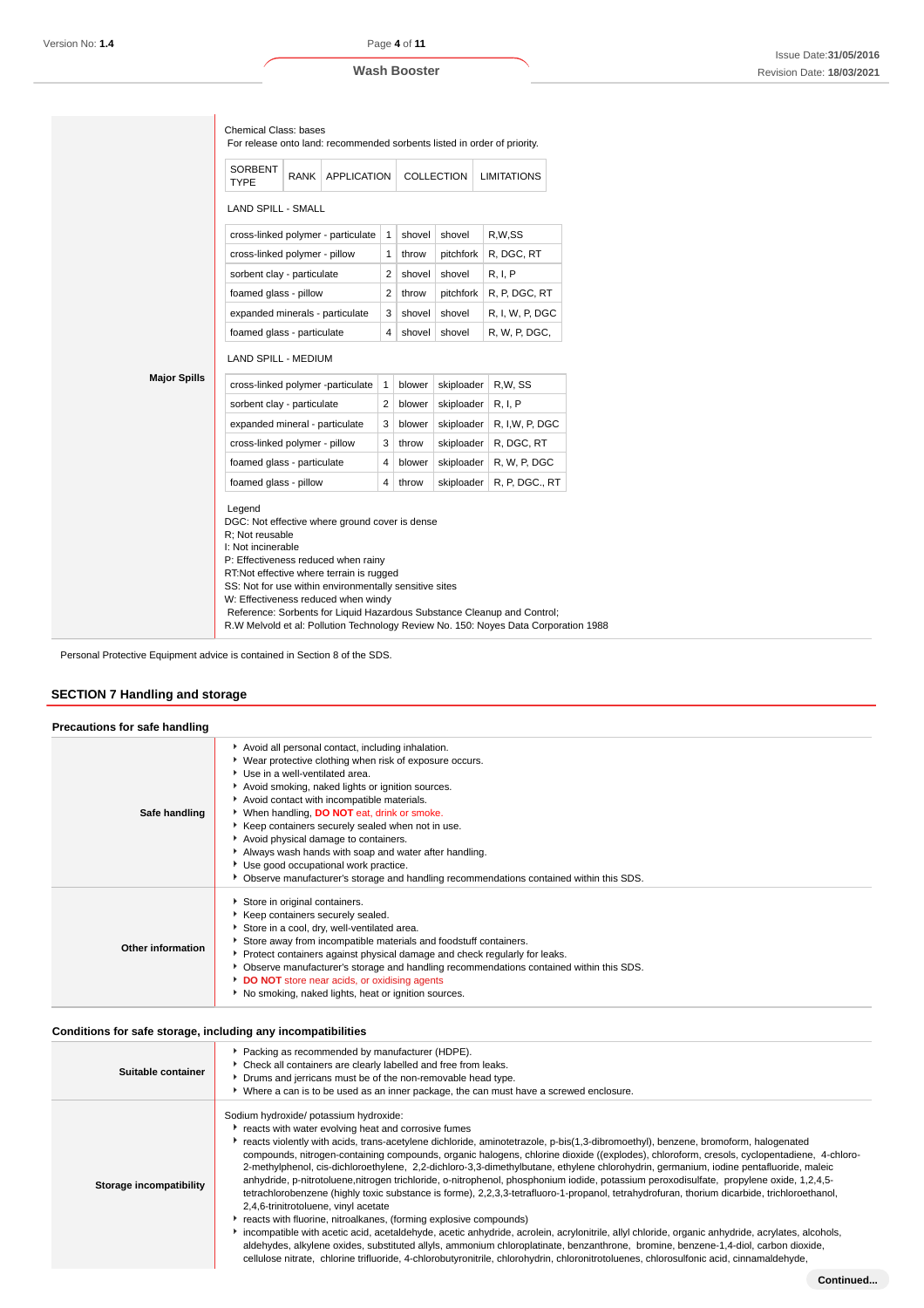| caprolactam solution, chlorocresols, 1,2-dichloroethylene, epichlorohydrin, ethylene cyanohydrin, formaldehyde (forms formic acid and<br>flammable hydrogen gas), glycols, glyoxal, hexachloroplatinate, hydrogen sulfide, hydroguinone, iron-silicon, isocyanates, ketones, methyl<br>azide, 4-methyl-2-nitrophenol, mineral acids (forming corresponding salt), nitrobenzene, N-nitrosohydroxylamine, nitrates pentol, phenols,<br>phosphorus, phosphorus pentaoxide, beta-propiolactone, sodium, sulfur dioxide, tetrahydroborate, 1,1,1,2-tetrachloroethane, 2,2,2-<br>trichloroethanol, trichloronitromethane, zirconium<br>• ignites on contact with cinnamaldehyde or zinc and reacts explosively with a mixture of chloroform and methane<br>Forms heat-, friction-, and/ or shock-sensitive- explosive salts with nitro-compounds, cyanogen azide, 3-ethyl-4-hydroxy-1,2,5-oxadiazole, |
|-------------------------------------------------------------------------------------------------------------------------------------------------------------------------------------------------------------------------------------------------------------------------------------------------------------------------------------------------------------------------------------------------------------------------------------------------------------------------------------------------------------------------------------------------------------------------------------------------------------------------------------------------------------------------------------------------------------------------------------------------------------------------------------------------------------------------------------------------------------------------------------------------|
| 3-methyl-2-penten-4-yn-1-ol, N,N'-bis(2,2,2-trinitroethyl)urea, trichloroethylene (forms dichloroacetylene)<br>increase the explosive sensitivity of nitromethane                                                                                                                                                                                                                                                                                                                                                                                                                                                                                                                                                                                                                                                                                                                               |
| attacks some plastics, rubber, coatings and metals: aluminium, tin, zinc,etc, and their alloys, producing flammable hydrogen gas                                                                                                                                                                                                                                                                                                                                                                                                                                                                                                                                                                                                                                                                                                                                                                |
| In presence of moisture, the material is corrosive to aluminium, zinc and tin producing highly flammable hydrogen gas.                                                                                                                                                                                                                                                                                                                                                                                                                                                                                                                                                                                                                                                                                                                                                                          |
| Avoid strong acids, acid chlorides, acid anhydrides and chloroformates.                                                                                                                                                                                                                                                                                                                                                                                                                                                                                                                                                                                                                                                                                                                                                                                                                         |
| Avoid contact with copper, aluminium and their alloys.                                                                                                                                                                                                                                                                                                                                                                                                                                                                                                                                                                                                                                                                                                                                                                                                                                          |
|                                                                                                                                                                                                                                                                                                                                                                                                                                                                                                                                                                                                                                                                                                                                                                                                                                                                                                 |

## **SECTION 8 Exposure controls / personal protection**

## **Control parameters**

## **Occupational Exposure Limits (OEL)**

| <b>INGREDIENT DATA</b>                                        |                                    |                  |                                |               |               |                     |                  |               |              |
|---------------------------------------------------------------|------------------------------------|------------------|--------------------------------|---------------|---------------|---------------------|------------------|---------------|--------------|
| Source                                                        | Ingredient<br><b>Material name</b> |                  |                                | <b>TWA</b>    |               | <b>STEL</b>         |                  | Peak          | <b>Notes</b> |
| Australia Exposure Standards                                  | sodium hydroxide                   | Sodium hydroxide | Not Available<br>Not Available |               |               |                     | $2 \text{ mg/m}$ | Not Available |              |
| <b>Emergency Limits</b>                                       |                                    |                  |                                |               |               |                     |                  |               |              |
| Ingredient                                                    | TEEL-1                             | TEEL-2           |                                |               |               | TEEL-3              |                  |               |              |
| sodium hydroxide                                              | Not Available                      | Not Available    |                                |               | Not Available |                     |                  |               |              |
| sodium metasilicate                                           | 5.9 mg/m3                          | 65 mg/m3         |                                |               | 390 mg/m3     |                     |                  |               |              |
|                                                               |                                    |                  |                                |               |               |                     |                  |               |              |
| Ingredient                                                    | <b>Original IDLH</b>               |                  |                                |               |               | <b>Revised IDLH</b> |                  |               |              |
| sodium hydroxide                                              | $10$ mg/m $3$                      |                  |                                |               | Not Available |                     |                  |               |              |
| decyl polyglucose                                             | Not Available                      |                  | Not Available                  |               |               |                     |                  |               |              |
| diethylene glycol monobutyl<br>ether, ethoxylate, propoxylate | Not Available                      |                  |                                | Not Available |               |                     |                  |               |              |
| sodium metasilicate                                           | Not Available                      |                  |                                | Not Available |               |                     |                  |               |              |

| <b>Occupational Exposure Banding</b> |                                                                                                                                                                                                                                                                                                                                                                          |                                            |
|--------------------------------------|--------------------------------------------------------------------------------------------------------------------------------------------------------------------------------------------------------------------------------------------------------------------------------------------------------------------------------------------------------------------------|--------------------------------------------|
| Ingredient                           | <b>Occupational Exposure Band Rating</b>                                                                                                                                                                                                                                                                                                                                 | <b>Occupational Exposure Band Limit</b>    |
| decyl polyglucose                    | ◡                                                                                                                                                                                                                                                                                                                                                                        | $> 1$ to $\leq 10$ parts per million (ppm) |
| sodium metasilicate                  |                                                                                                                                                                                                                                                                                                                                                                          | $\leq 0.01$ mg/m <sup>3</sup>              |
| Notes:                               | Occupational exposure banding is a process of assigning chemicals into specific categories or bands based on a chemical's potency and the<br>adverse health outcomes associated with exposure. The output of this process is an occupational exposure band (OEB), which corresponds to a<br>range of exposure concentrations that are expected to protect worker health. |                                            |

## **MATERIAL DATA**

for sodium hydroxide:

The TLV-C is recommended based on concentrations that produce noticeable but not excessive, ocular and upper respiratory tract irritation.

## **Exposure controls**

| Appropriate engineering<br>controls | Engineering controls are used to remove a hazard or place a barrier between the worker and the hazard. Well-designed engineering controls can<br>be highly effective in protecting workers and will typically be independent of worker interactions to provide this high level of protection.<br>The basic types of engineering controls are:<br>Process controls which involve changing the way a job activity or process is done to reduce the risk.<br>Enclosure and/or isolation of emission source which keeps a selected hazard 'physically' away from the worker and ventilation that strategically<br>'adds' and 'removes' air in the work environment. Ventilation can remove or dilute an air contaminant if designed properly. The design of a<br>ventilation system must match the particular process and chemical or contaminant in use.<br>Employers may need to use multiple types of controls to prevent employee overexposure.<br>Local exhaust ventilation usually required. If risk of overexposure exists, wear approved respirator. Correct fit is essential to obtain adequate<br>protection. Supplied-air type respirator may be required in special circumstances. Correct fit is essential to ensure adequate protection.<br>An approved self contained breathing apparatus (SCBA) may be required in some situations.<br>Provide adequate ventilation in warehouse or closed storage area. |
|-------------------------------------|----------------------------------------------------------------------------------------------------------------------------------------------------------------------------------------------------------------------------------------------------------------------------------------------------------------------------------------------------------------------------------------------------------------------------------------------------------------------------------------------------------------------------------------------------------------------------------------------------------------------------------------------------------------------------------------------------------------------------------------------------------------------------------------------------------------------------------------------------------------------------------------------------------------------------------------------------------------------------------------------------------------------------------------------------------------------------------------------------------------------------------------------------------------------------------------------------------------------------------------------------------------------------------------------------------------------------------------------------------------------------------------------------------------------|
| <b>Personal protection</b>          |                                                                                                                                                                                                                                                                                                                                                                                                                                                                                                                                                                                                                                                                                                                                                                                                                                                                                                                                                                                                                                                                                                                                                                                                                                                                                                                                                                                                                      |
| Eye and face protection             | ▶ Safety glasses with unperforated side shields may be used where continuous eye protection is desirable, as in laboratories; spectacles are<br>not sufficient where complete eye protection is needed such as when handling bulk-quantities, where there is a danger of splashing, or if the<br>material may be under pressure.<br>Contact lenses may pose a special hazard; soft contact lenses may absorb and concentrate irritants. A written policy document, describing<br>the wearing of lenses or restrictions on use, should be created for each workplace or task. This should include a review of lens absorption<br>and adsorption for the class of chemicals in use and an account of injury experience. Medical and first-aid personnel should be trained in<br>their removal and suitable equipment should be readily available. In the event of chemical exposure, begin eye irrigation immediately and<br>remove contact lens as soon as practicable. Lens should be removed at the first signs of eye redness or irritation - lens should be removed in<br>a clean environment only after workers have washed hands thoroughly. [CDC NIOSH Current Intelligence Bulletin 59], [AS/NZS 1336 or                                                                                                                                                                                                      |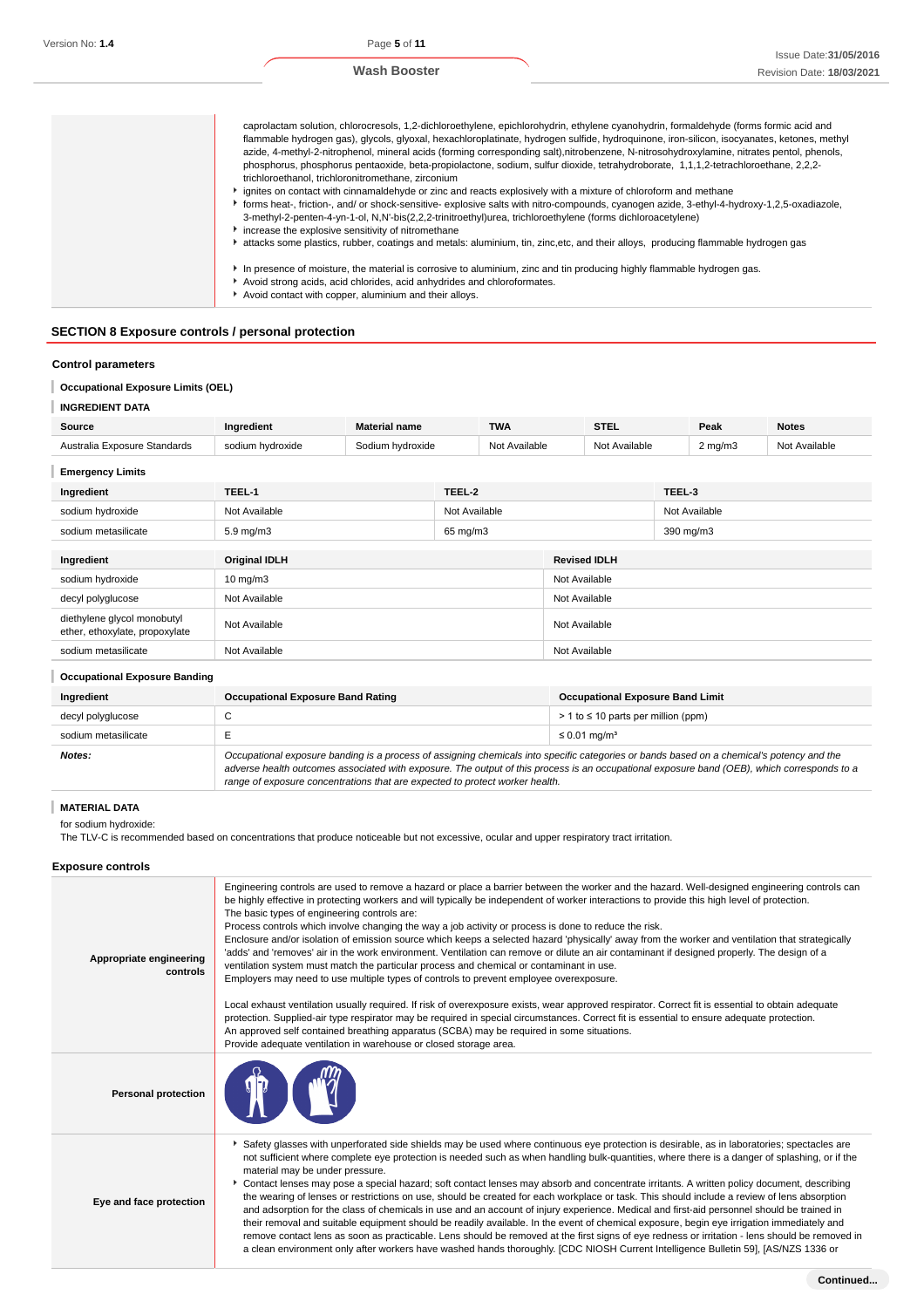|                        | national equivalent]                                                                                                                      |
|------------------------|-------------------------------------------------------------------------------------------------------------------------------------------|
| <b>Skin protection</b> | See Hand protection below                                                                                                                 |
| Hands/feet protection  | Elbow length PVC gloves<br>▶ When handling corrosive liquids, wear trousers or overalls outside of boots, to avoid spills entering boots. |
| <b>Body protection</b> | See Other protection below                                                                                                                |
| Other protection       | • Overalls.<br>PVC Apron.<br>Eyewash unit.<br>Ensure there is ready access to a safety shower.                                            |

## **SECTION 9 Physical and chemical properties**

## **Information on basic physical and chemical properties**

| Appearance                                      | Clear Brown Liquid |                                            |               |
|-------------------------------------------------|--------------------|--------------------------------------------|---------------|
|                                                 |                    |                                            |               |
| <b>Physical state</b>                           | Liquid             | Relative density (Water = $1$ )            | $1.31 - 1.33$ |
| Odour                                           | Not Available      | Partition coefficient n-octanol<br>/ water | Not Available |
| <b>Odour threshold</b>                          | Not Available      | Auto-ignition temperature (°C)             | Not Available |
| pH (as supplied)                                | $13 - 14$          | <b>Decomposition temperature</b>           | Not Available |
| Melting point / freezing point<br>(°C)          | Not Available      | Viscosity (cSt)                            | Not Available |
| Initial boiling point and boiling<br>range (°C) | Not Available      | Molecular weight (g/mol)                   | Not Available |
| Flash point (°C)                                | Not Available      | <b>Taste</b>                               | Not Available |
| <b>Evaporation rate</b>                         | Not Available      | <b>Explosive properties</b>                | Not Available |
| Flammability                                    | Non Flammable      | <b>Oxidising properties</b>                | Not Available |
| Upper Explosive Limit (%)                       | Not Available      | Surface Tension (dyn/cm or<br>mN/m         | Not Available |
| Lower Explosive Limit (%)                       | Not Available      | <b>Volatile Component (%vol)</b>           | Not Available |
| Vapour pressure (kPa)                           | Not Available      | Gas group                                  | Not Available |
| Solubility in water                             | Miscible           | pH as a solution (1%)                      | $12.5 - 13.5$ |
| Vapour density (Air = 1)                        | Not Available      | VOC g/L                                    | Not Available |

## **SECTION 10 Stability and reactivity**

| Reactivity                                 | See section 7                                                                                                                      |
|--------------------------------------------|------------------------------------------------------------------------------------------------------------------------------------|
| <b>Chemical stability</b>                  | • Unstable in the presence of incompatible materials.<br>Product is considered stable.<br>Hazardous polymerisation will not occur. |
| Possibility of hazardous<br>reactions      | See section 7                                                                                                                      |
| <b>Conditions to avoid</b>                 | See section 7                                                                                                                      |
| Incompatible materials                     | See section 7                                                                                                                      |
| <b>Hazardous decomposition</b><br>products | See section 5                                                                                                                      |

## **SECTION 11 Toxicological information**

#### **Information on toxicological effects**

| Inhaled | Evidence shows, or practical experience predicts, that the material produces irritation of the respiratory system, in a substantial number of<br>individuals, following inhalation. In contrast to most organs, the lung is able to respond to a chemical insult by first removing or neutralising the<br>irritant and then repairing the damage. The repair process, which initially evolved to protect mammalian lungs from foreign matter and antigens,<br>may however, produce further lung damage resulting in the impairment of gas exchange, the primary function of the lungs. Respiratory tract<br>irritation often results in an inflammatory response involving the recruitment and activation of many cell types, mainly derived from the vascular<br>system.<br>Inhalation of alkaline corrosives may produce irritation of the respiratory tract with coughing, choking, pain and mucous membrane damage.<br>Pulmonary oedema may develop in more severe cases; this may be immediate or in most cases following a latent period of 5-72 hours.<br>Symptoms may include a tightness in the chest, dyspnoea, frothy sputum, cyanosis and dizziness. Findings may include hypotension, a weak<br>and rapid pulse and moist rales.<br>Severe acute sodium hydroxide dust inhalation exposure may be fatal due to spasm, inflammation and oedema of the larynx and bronchi,<br>chemical pneumonitis and severe pulmonary oedema.<br>Symptoms of overexposure include burning sensation, coughing, wheezing, laryngitis, shortness of breath, headache, nausea and vomiting. |
|---------|---------------------------------------------------------------------------------------------------------------------------------------------------------------------------------------------------------------------------------------------------------------------------------------------------------------------------------------------------------------------------------------------------------------------------------------------------------------------------------------------------------------------------------------------------------------------------------------------------------------------------------------------------------------------------------------------------------------------------------------------------------------------------------------------------------------------------------------------------------------------------------------------------------------------------------------------------------------------------------------------------------------------------------------------------------------------------------------------------------------------------------------------------------------------------------------------------------------------------------------------------------------------------------------------------------------------------------------------------------------------------------------------------------------------------------------------------------------------------------------------------------------------------------------------------------------------------------------|
|         |                                                                                                                                                                                                                                                                                                                                                                                                                                                                                                                                                                                                                                                                                                                                                                                                                                                                                                                                                                                                                                                                                                                                                                                                                                                                                                                                                                                                                                                                                                                                                                                       |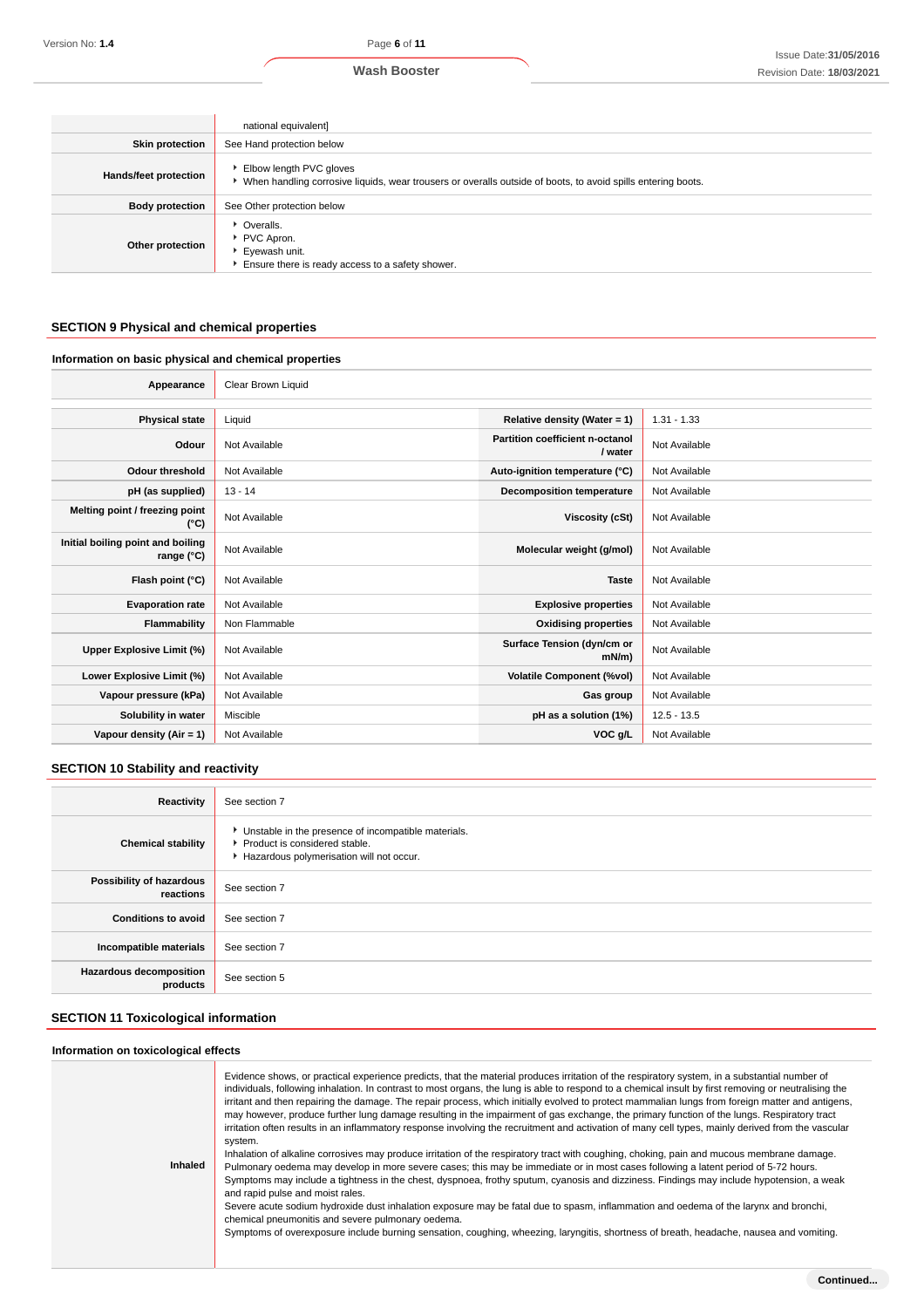|                                | The material has NOT been classified by EC Directives or other classification systems as 'harmful by inhalation'. This is because of the lack of<br>corroborating animal or human evidence. In the absence of such evidence, care should be taken nevertheless to ensure exposure is kept to a<br>minimum and that suitable control measures be used, in an occupational setting to control vapours, fumes and aerosols.                                                                                                                                                                                                                                                                                                                                                                                                                                                                                                                                                                                                                                                                                                                                                                                                                                                                                                                                                                                                                                                                                                                                                                                                                                                                                                                                                                                                                                                                                                                                                                                                                                                                                                                                                                                                                                                                                                                                                                                                                                                                             |                   |                                                                                     |                   |
|--------------------------------|------------------------------------------------------------------------------------------------------------------------------------------------------------------------------------------------------------------------------------------------------------------------------------------------------------------------------------------------------------------------------------------------------------------------------------------------------------------------------------------------------------------------------------------------------------------------------------------------------------------------------------------------------------------------------------------------------------------------------------------------------------------------------------------------------------------------------------------------------------------------------------------------------------------------------------------------------------------------------------------------------------------------------------------------------------------------------------------------------------------------------------------------------------------------------------------------------------------------------------------------------------------------------------------------------------------------------------------------------------------------------------------------------------------------------------------------------------------------------------------------------------------------------------------------------------------------------------------------------------------------------------------------------------------------------------------------------------------------------------------------------------------------------------------------------------------------------------------------------------------------------------------------------------------------------------------------------------------------------------------------------------------------------------------------------------------------------------------------------------------------------------------------------------------------------------------------------------------------------------------------------------------------------------------------------------------------------------------------------------------------------------------------------------------------------------------------------------------------------------------------------|-------------------|-------------------------------------------------------------------------------------|-------------------|
| Ingestion                      | Ingestion of alkaline corrosives may produce immediate pain, and circumoral burns. Mucous membrane corrosive damage is characterised by a<br>white appearance and soapy feel; this may then become brown, oedematous and ulcerated. Profuse salivation with an inability to swallow or<br>speak may also result. Even where there is limited or no evidence of chemical burns, both the oesophagus and stomach may experience a<br>burning pain; vomiting and diarrhoea may follow. The vomitus may be thick and may be slimy (mucous) and may eventually contain blood and<br>shreds of mucosa. Epiglottal oedema may result in respiratory distress and asphyxia. Marked hypotension is symptomatic of shock; a weak and<br>rapid pulse, shallow respiration and clammy skin may also be evident. Circulatory collapse may occur and, if uncorrected, may produce renal<br>failure. Severe exposures may result in oesophageal or gastric perforation accompanied by mediastinitis, substernal pain, peritonitis, abdominal<br>rigidity and fever. Although oesophageal, gastric or pyloric stricture may be evident initially, these may occur after weeks or even months and<br>years. Death may be quick and results from asphyxia, circulatory collapse or aspiration of even minute amounts. Death may also be delayed as a<br>result of perforation, pneumonia or the<br>effects of stricture formation.<br>Ingestion of sodium hydroxide may result in severe burns to the mouth, throat and stomach, pain, nausea and vomiting, swelling of the larynx and<br>subsequent suffocation, perforation of the gastro-intestinal tract.<br>A 1% aqueous solution (pH 13.4) of sodium hydroxide failed to cause gastric, oesophageal or other damage in rabbits.<br>The material has NOT been classified by EC Directives or other classification systems as 'harmful by ingestion'. This is because of the lack of<br>corroborating animal or human evidence. The material may still be damaging to the health of the individual, following ingestion, especially where<br>pre-existing organ (e.g liver, kidney) damage is evident. Present definitions of harmful or toxic substances are generally based on doses<br>producing mortality rather than those producing morbidity (disease, ill-health). Gastrointestinal tract discomfort may produce nausea and<br>vomiting. In an occupational setting however, ingestion of insignificant quantities is not thought to be cause for concern. |                   |                                                                                     |                   |
| <b>Skin Contact</b>            | The material can produce severe chemical burns following direct contact with the skin.<br>Skin contact is not thought to have harmful health effects (as classified under EC Directives); the material may still produce health damage<br>following entry through wounds, lesions or abrasions.<br>Sodium hydroxide burns are not immediately painful; onset of pain may be delayed minutes or hours; thus care should be taken to avoid<br>contamination of gloves and boots.<br>A 5% aqueous solution of sodium hydroxide applied to the skin of rabbits for 4 hours produced severe necrosis. Instillation of a 1% solution into<br>the conjunctival sac failed to produce ocular or conjunctival injury in rabbits provided the eye was promptly irrigated with copious amounts of<br>water.<br>Skin contact with alkaline corrosives may produce severe pain and burns; brownish stains may develop. The corroded area may be soft,<br>gelatinous and necrotic; tissue destruction may be deep.<br>Open cuts, abraded or irritated skin should not be exposed to this material<br>Entry into the blood-stream through, for example, cuts, abrasions, puncture wounds or lesions, may produce systemic injury with harmful effects.<br>Examine the skin prior to the use of the material and ensure that any external damage is suitably protected.                                                                                                                                                                                                                                                                                                                                                                                                                                                                                                                                                                                                                                                                                                                                                                                                                                                                                                                                                                                                                                                                                                                                              |                   |                                                                                     |                   |
| Eye                            | When applied to the eye(s) of animals, the material produces severe ocular lesions which are present twenty-four hours or more after instillation.<br>Direct contact with alkaline corrosives may produce pain and burns. Oedema, destruction of the epithelium, corneal opacification and iritis may<br>occur. In less severe cases these symptoms tend to resolve. In severe injuries the full extent of the damage may not be immediately apparent<br>with late complications comprising a persistent oedema, vascularisation and corneal scarring, permanent opacity, staphyloma, cataract,<br>symblepharon and loss of sight.                                                                                                                                                                                                                                                                                                                                                                                                                                                                                                                                                                                                                                                                                                                                                                                                                                                                                                                                                                                                                                                                                                                                                                                                                                                                                                                                                                                                                                                                                                                                                                                                                                                                                                                                                                                                                                                                   |                   |                                                                                     |                   |
| <b>Chronic</b>                 | Repeated or prolonged exposure to corrosives may result in the erosion of teeth, inflammatory and ulcerative changes in the mouth and necrosis<br>(rarely) of the jaw. Bronchial irritation, with cough, and frequent attacks of bronchial pneumonia may ensue. Gastrointestinal disturbances may<br>also occur. Chronic exposures may result in dermatitis and/or conjunctivitis.<br>Long-term exposure to respiratory irritants may result in disease of the airways involving difficult breathing and related systemic problems.<br>Limited evidence suggests that repeated or long-term occupational exposure may produce cumulative health effects involving organs or<br>biochemical systems.                                                                                                                                                                                                                                                                                                                                                                                                                                                                                                                                                                                                                                                                                                                                                                                                                                                                                                                                                                                                                                                                                                                                                                                                                                                                                                                                                                                                                                                                                                                                                                                                                                                                                                                                                                                                  |                   |                                                                                     |                   |
|                                |                                                                                                                                                                                                                                                                                                                                                                                                                                                                                                                                                                                                                                                                                                                                                                                                                                                                                                                                                                                                                                                                                                                                                                                                                                                                                                                                                                                                                                                                                                                                                                                                                                                                                                                                                                                                                                                                                                                                                                                                                                                                                                                                                                                                                                                                                                                                                                                                                                                                                                      |                   |                                                                                     |                   |
| <b>Wash Booster</b>            | <b>TOXICITY</b><br>Not Available                                                                                                                                                                                                                                                                                                                                                                                                                                                                                                                                                                                                                                                                                                                                                                                                                                                                                                                                                                                                                                                                                                                                                                                                                                                                                                                                                                                                                                                                                                                                                                                                                                                                                                                                                                                                                                                                                                                                                                                                                                                                                                                                                                                                                                                                                                                                                                                                                                                                     |                   | <b>IRRITATION</b><br>Not Available                                                  |                   |
|                                |                                                                                                                                                                                                                                                                                                                                                                                                                                                                                                                                                                                                                                                                                                                                                                                                                                                                                                                                                                                                                                                                                                                                                                                                                                                                                                                                                                                                                                                                                                                                                                                                                                                                                                                                                                                                                                                                                                                                                                                                                                                                                                                                                                                                                                                                                                                                                                                                                                                                                                      |                   |                                                                                     |                   |
|                                | <b>TOXICITY</b>                                                                                                                                                                                                                                                                                                                                                                                                                                                                                                                                                                                                                                                                                                                                                                                                                                                                                                                                                                                                                                                                                                                                                                                                                                                                                                                                                                                                                                                                                                                                                                                                                                                                                                                                                                                                                                                                                                                                                                                                                                                                                                                                                                                                                                                                                                                                                                                                                                                                                      | <b>IRRITATION</b> |                                                                                     |                   |
|                                | Dermal (rabbit) LD50: 1350 mg/kg <sup>[2]</sup>                                                                                                                                                                                                                                                                                                                                                                                                                                                                                                                                                                                                                                                                                                                                                                                                                                                                                                                                                                                                                                                                                                                                                                                                                                                                                                                                                                                                                                                                                                                                                                                                                                                                                                                                                                                                                                                                                                                                                                                                                                                                                                                                                                                                                                                                                                                                                                                                                                                      |                   | Eye (rabbit): 0.05 mg/24h SEVERE                                                    |                   |
|                                | Oral(Rabbit) LD50; 325 mg/kg <sup>[1]</sup>                                                                                                                                                                                                                                                                                                                                                                                                                                                                                                                                                                                                                                                                                                                                                                                                                                                                                                                                                                                                                                                                                                                                                                                                                                                                                                                                                                                                                                                                                                                                                                                                                                                                                                                                                                                                                                                                                                                                                                                                                                                                                                                                                                                                                                                                                                                                                                                                                                                          |                   | Eye (rabbit):1 mg/24h SEVERE                                                        |                   |
| sodium hydroxide               |                                                                                                                                                                                                                                                                                                                                                                                                                                                                                                                                                                                                                                                                                                                                                                                                                                                                                                                                                                                                                                                                                                                                                                                                                                                                                                                                                                                                                                                                                                                                                                                                                                                                                                                                                                                                                                                                                                                                                                                                                                                                                                                                                                                                                                                                                                                                                                                                                                                                                                      |                   | Eye (rabbit):1 mg/30s rinsed-SEVERE<br>Eye: adverse effect observed (irritating)[1] |                   |
|                                |                                                                                                                                                                                                                                                                                                                                                                                                                                                                                                                                                                                                                                                                                                                                                                                                                                                                                                                                                                                                                                                                                                                                                                                                                                                                                                                                                                                                                                                                                                                                                                                                                                                                                                                                                                                                                                                                                                                                                                                                                                                                                                                                                                                                                                                                                                                                                                                                                                                                                                      |                   | Skin (rabbit): 500 mg/24h SEVERE                                                    |                   |
|                                |                                                                                                                                                                                                                                                                                                                                                                                                                                                                                                                                                                                                                                                                                                                                                                                                                                                                                                                                                                                                                                                                                                                                                                                                                                                                                                                                                                                                                                                                                                                                                                                                                                                                                                                                                                                                                                                                                                                                                                                                                                                                                                                                                                                                                                                                                                                                                                                                                                                                                                      |                   | Skin: adverse effect observed (corrosive)[1]                                        |                   |
|                                |                                                                                                                                                                                                                                                                                                                                                                                                                                                                                                                                                                                                                                                                                                                                                                                                                                                                                                                                                                                                                                                                                                                                                                                                                                                                                                                                                                                                                                                                                                                                                                                                                                                                                                                                                                                                                                                                                                                                                                                                                                                                                                                                                                                                                                                                                                                                                                                                                                                                                                      |                   |                                                                                     |                   |
|                                | <b>TOXICITY</b>                                                                                                                                                                                                                                                                                                                                                                                                                                                                                                                                                                                                                                                                                                                                                                                                                                                                                                                                                                                                                                                                                                                                                                                                                                                                                                                                                                                                                                                                                                                                                                                                                                                                                                                                                                                                                                                                                                                                                                                                                                                                                                                                                                                                                                                                                                                                                                                                                                                                                      |                   |                                                                                     | <b>IRRITATION</b> |
|                                | Dermal (rabbit) LD50: >2000 mg/kg <sup>[1]</sup>                                                                                                                                                                                                                                                                                                                                                                                                                                                                                                                                                                                                                                                                                                                                                                                                                                                                                                                                                                                                                                                                                                                                                                                                                                                                                                                                                                                                                                                                                                                                                                                                                                                                                                                                                                                                                                                                                                                                                                                                                                                                                                                                                                                                                                                                                                                                                                                                                                                     |                   |                                                                                     | Not Available     |
| decyl polyglucose              | Dermal (rabbit) LD50: >2000 mg/kg <sup>[1]</sup>                                                                                                                                                                                                                                                                                                                                                                                                                                                                                                                                                                                                                                                                                                                                                                                                                                                                                                                                                                                                                                                                                                                                                                                                                                                                                                                                                                                                                                                                                                                                                                                                                                                                                                                                                                                                                                                                                                                                                                                                                                                                                                                                                                                                                                                                                                                                                                                                                                                     |                   |                                                                                     |                   |
|                                | Oral(Rat) LD50; >2000 mg/kg <sup>[1]</sup><br>Oral(Rat) LD50; >2000 mg/kg <sup>[1]</sup>                                                                                                                                                                                                                                                                                                                                                                                                                                                                                                                                                                                                                                                                                                                                                                                                                                                                                                                                                                                                                                                                                                                                                                                                                                                                                                                                                                                                                                                                                                                                                                                                                                                                                                                                                                                                                                                                                                                                                                                                                                                                                                                                                                                                                                                                                                                                                                                                             |                   |                                                                                     |                   |
|                                |                                                                                                                                                                                                                                                                                                                                                                                                                                                                                                                                                                                                                                                                                                                                                                                                                                                                                                                                                                                                                                                                                                                                                                                                                                                                                                                                                                                                                                                                                                                                                                                                                                                                                                                                                                                                                                                                                                                                                                                                                                                                                                                                                                                                                                                                                                                                                                                                                                                                                                      |                   |                                                                                     |                   |
| diethylene glycol monobutyl    | <b>TOXICITY</b>                                                                                                                                                                                                                                                                                                                                                                                                                                                                                                                                                                                                                                                                                                                                                                                                                                                                                                                                                                                                                                                                                                                                                                                                                                                                                                                                                                                                                                                                                                                                                                                                                                                                                                                                                                                                                                                                                                                                                                                                                                                                                                                                                                                                                                                                                                                                                                                                                                                                                      |                   | <b>IRRITATION</b>                                                                   |                   |
| ether, ethoxylate, propoxylate | Oral(Rat) LD50; >2000 mg/kg <sup>[2]</sup>                                                                                                                                                                                                                                                                                                                                                                                                                                                                                                                                                                                                                                                                                                                                                                                                                                                                                                                                                                                                                                                                                                                                                                                                                                                                                                                                                                                                                                                                                                                                                                                                                                                                                                                                                                                                                                                                                                                                                                                                                                                                                                                                                                                                                                                                                                                                                                                                                                                           |                   | Eye (rabbit): non-irritant *                                                        |                   |
|                                |                                                                                                                                                                                                                                                                                                                                                                                                                                                                                                                                                                                                                                                                                                                                                                                                                                                                                                                                                                                                                                                                                                                                                                                                                                                                                                                                                                                                                                                                                                                                                                                                                                                                                                                                                                                                                                                                                                                                                                                                                                                                                                                                                                                                                                                                                                                                                                                                                                                                                                      |                   | Skin (rabbit): non-irritant *                                                       |                   |
|                                |                                                                                                                                                                                                                                                                                                                                                                                                                                                                                                                                                                                                                                                                                                                                                                                                                                                                                                                                                                                                                                                                                                                                                                                                                                                                                                                                                                                                                                                                                                                                                                                                                                                                                                                                                                                                                                                                                                                                                                                                                                                                                                                                                                                                                                                                                                                                                                                                                                                                                                      |                   |                                                                                     |                   |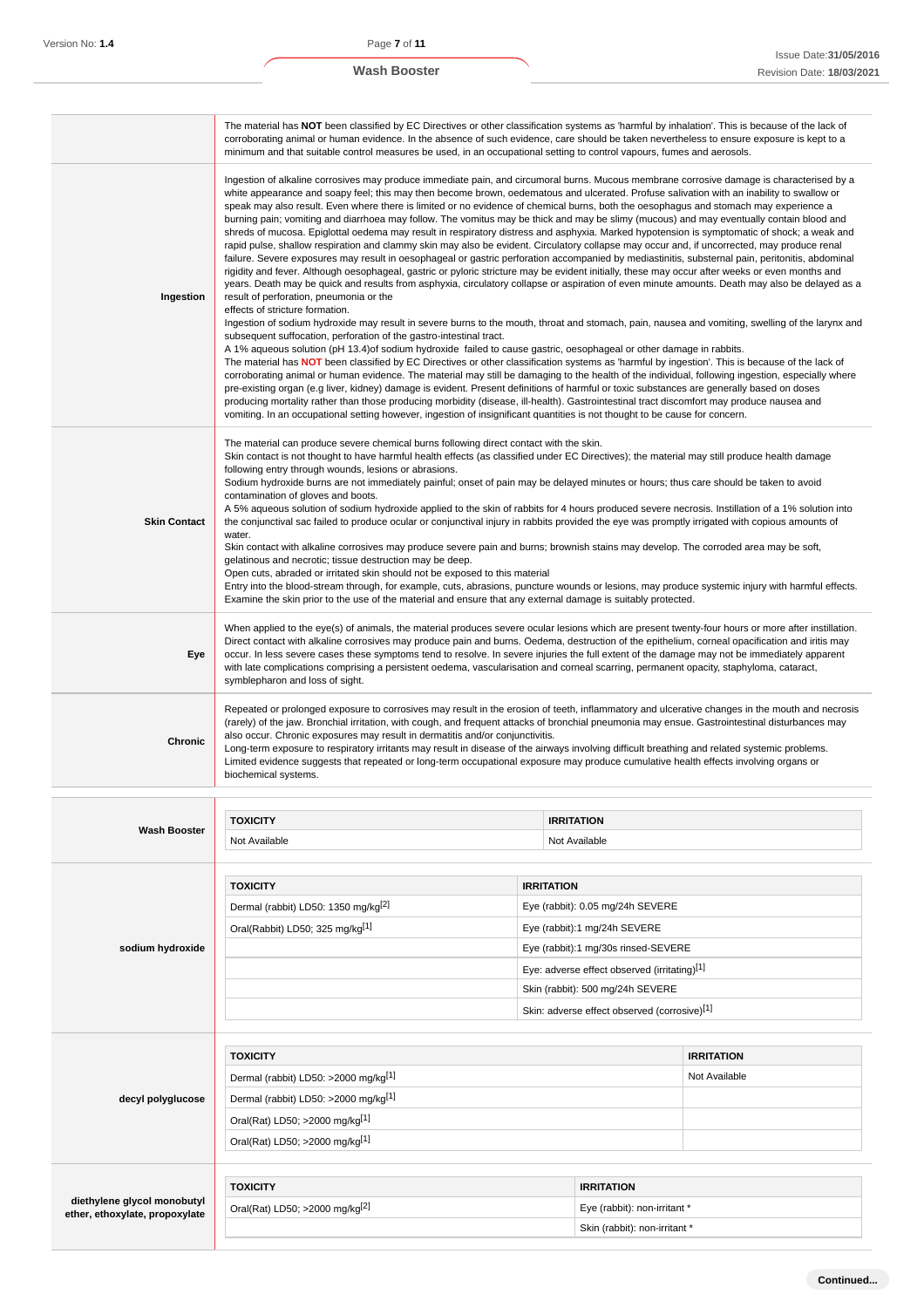| sodium metasilicate              | <b>TOXICITY</b><br>dermal (rat) LD50: $>5000$ mg/kg <sup>[1]</sup><br>Inhalation(Rat) LC50; $>2.06$ mg/ $[4[1]]$                                                                                                                | <b>IRRITATION</b><br>Skin (human): 250 mg/24h SEVERE |                                  |  |
|----------------------------------|---------------------------------------------------------------------------------------------------------------------------------------------------------------------------------------------------------------------------------|------------------------------------------------------|----------------------------------|--|
|                                  | Oral(Rat) LD50; 500 mg/kg[1]                                                                                                                                                                                                    |                                                      | Skin (rabbit): 250 mg/24h SEVERE |  |
| Legend:                          | 1. Value obtained from Europe ECHA Registered Substances - Acute toxicity 2.* Value obtained from manufacturer's SDS. Unless otherwise<br>specified data extracted from RTECS - Register of Toxic Effect of chemical Substances |                                                      |                                  |  |
|                                  |                                                                                                                                                                                                                                 |                                                      |                                  |  |
| <b>Acute Toxicity</b>            | ×                                                                                                                                                                                                                               | Carcinogenicity                                      | ×                                |  |
| <b>Skin Irritation/Corrosion</b> | v                                                                                                                                                                                                                               | Reproductivity                                       |                                  |  |

| <b>Respiratory or Skin</b><br>sensitisation |  | <b>STOT - Repeated Exposure</b>             |
|---------------------------------------------|--|---------------------------------------------|
| Mutagenicity   X                            |  | <b>Aspiration Hazard</b>                    |
|                                             |  | <b>Legend:</b> $\mathbf{X}$ - Data either r |

Serious Eye Damage/Irritation **STOT - Single Exposure** 

**Legend:**  $\blacktriangleright$  – Data either not available or does not fill the criteria for classification  $\blacktriangleright$  – Data available to make classification

 $\boldsymbol{\mathsf{x}}$ × ×

#### **SECTION 12 Ecological information**

**Toxicity Wash Booster Endpoint Test Duration (hr) Species Value Source** Not Available Not Available Not Available Not Available Not Available **sodium hydroxide Endpoint Test Duration (hr) Species Value Source** EC50 48 ABS 2012 148 Crustacea 34.5947.13mg/l 48  $\sim$   $\sim$   $\sim$  96  $\sim$  Fish 0.204mg/L 4 NOEC(ECx) 16 Crustacea 0.393mg/L 4 **decyl polyglucose Endpoint Test Duration (hr) Species Source Value Source** LC50 96 Fish 2.95mg/l 2 EC50 48 Crustacea 7mg/l 2 EC50 72 Algae or other aquatic plants 3.61mg/l 2 NOEC(ECx) | 672 | Fish | 1mg/l | 2  $E$ C50  $\vert$  48  $\vert$  Crustacea  $\vert$  31.62mg/l  $\vert$  2 NOEC(ECx) | 672 | Fish | 1mg/l | 2 LC50 96 Fish 96.64mg/l 2 EC50 72 Algae or other aquatic plants 12.43mg/l 2 **diethylene glycol monobutyl ether, ethoxylate, propoxylate Endpoint Test Duration (hr) Species Value Source** Not Available Not Available Not Available Not Available Not Available Not Available Not Available **sodium metasilicate Endpoint Test Duration (hr) Species Value Source** EC50 48 Crustacea 0.280.57mg/l 4 LC50 96 Fish 260310mg/l 2 EC50 72 Algae or other aquatic plants 207mg/l 2  $EC50(ECx)$  48 Crustacea 0.280.57mg/l 48 Crustacea 0.280.57mg/l 4 **Legend:** Extracted from 1. IUCLID Toxicity Data 2. Europe ECHA Registered Substances - Ecotoxicological Information - Aquatic Toxicity 3. EPIWIN Suite V3.12 (QSAR) - Aquatic Toxicity Data (Estimated) 4. US EPA, Ecotox database - Aquatic Toxicity Data 5. ECETOC Aquatic Hazard Assessment Data 6. NITE (Japan) - Bioconcentration Data 7. METI (Japan) - Bioconcentration Data 8. Vendor Data

Harmful to aquatic organisms, may cause long-term adverse effects in the aquatic environment.

Do NOT allow product to come in contact with surface waters or to intertidal areas below the mean high water mark. Do not contaminate water when cleaning equipment or disposing of equipment wash-waters.

Wastes resulting from use of the product must be disposed of on site or at approved waste sites.

Prevent, by any means available, spillage from entering drains or water courses

**DO NOT** discharge into sewer or waterways.

#### **Persistence and degradability**

| .<br>Ingredient                        | Persistence: Water/Soil | <b>Persistence: Air</b> |
|----------------------------------------|-------------------------|-------------------------|
| __<br><b>COMILIM</b><br>hvdroxide<br>. | LOW                     | <b>LOW</b>              |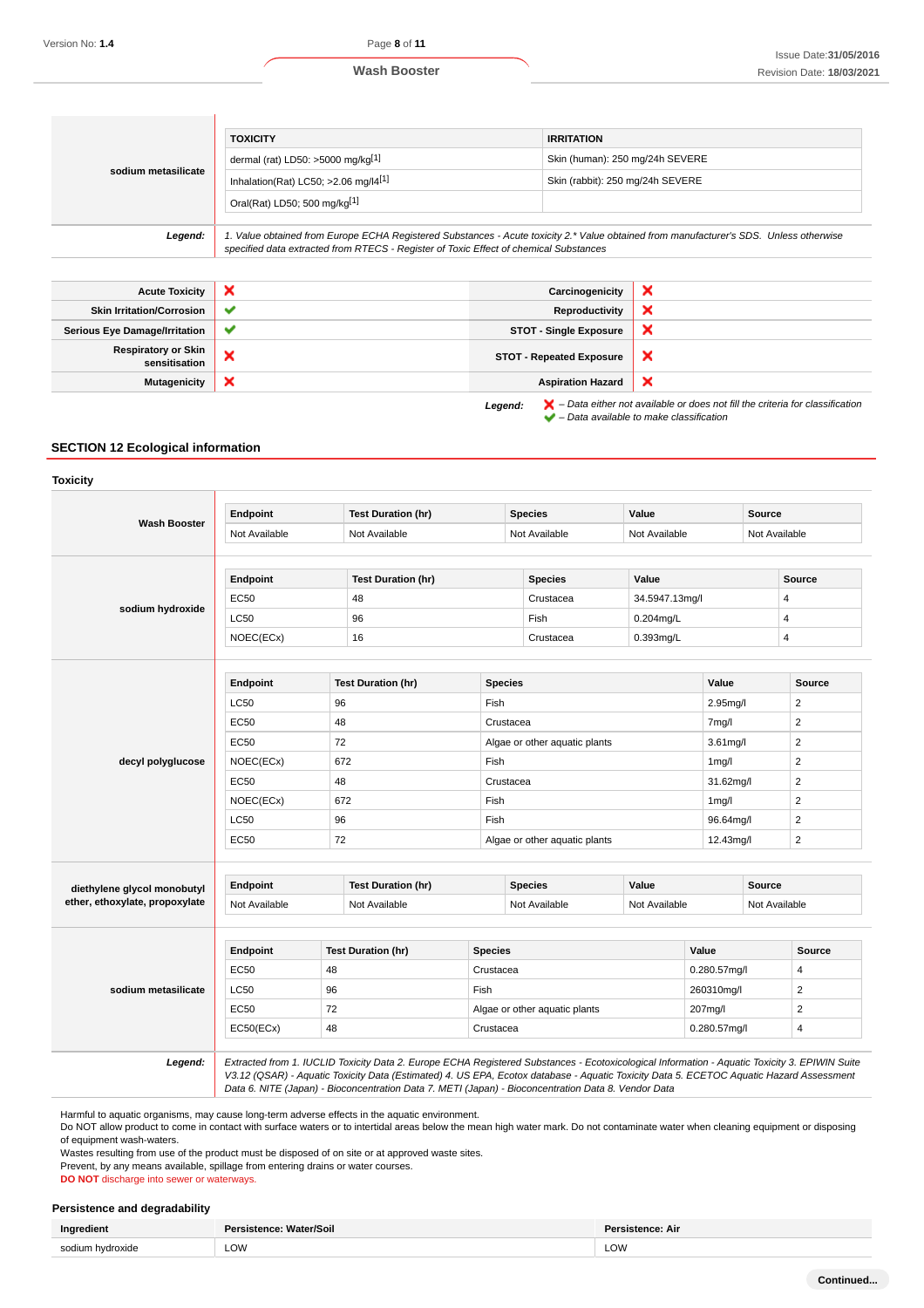| Ingredient                       | Persistence: Water/Soil   | Persistence: Air |
|----------------------------------|---------------------------|------------------|
| decyl polyglucose                | LOW                       | LOW              |
| <b>Bioaccumulative potential</b> |                           |                  |
| Ingredient                       | <b>Bioaccumulation</b>    |                  |
| sodium hydroxide                 | LOW (LogKOW = $-3.8796$ ) |                  |
| decyl polyglucose                | LOW (LogKOW = $1.916$ )   |                  |
| <b>Mobility in soil</b>          |                           |                  |
| Ingredient                       | Mobility                  |                  |
| sodium hydroxide                 | LOW ( $KOC = 14.3$ )      |                  |
| decyl polyglucose                | $LOW (KOC = 10)$          |                  |

## **SECTION 13 Disposal considerations**

| Waste treatment methods      |                                                                                                                                                                                                                                                                                                                                                                                                                                                                                                                                                                                                                                                                                                                                                                                                                                                                                                                                                                                                                      |
|------------------------------|----------------------------------------------------------------------------------------------------------------------------------------------------------------------------------------------------------------------------------------------------------------------------------------------------------------------------------------------------------------------------------------------------------------------------------------------------------------------------------------------------------------------------------------------------------------------------------------------------------------------------------------------------------------------------------------------------------------------------------------------------------------------------------------------------------------------------------------------------------------------------------------------------------------------------------------------------------------------------------------------------------------------|
| Product / Packaging disposal | DO NOT allow wash water from cleaning or process equipment to enter drains.<br>It may be necessary to collect all wash water for treatment before disposal.<br>In all cases disposal to sewer may be subject to local laws and regulations and these should be considered first.<br>Where in doubt contact the responsible authority.<br>Recycle wherever possible.<br>► Consult manufacturer for recycling options or consult local or regional waste management authority for disposal if no suitable treatment or<br>disposal facility can be identified.<br>Treat and neutralise at an approved treatment plant.<br>▶ Treatment should involve: Neutralisation with suitable dilute acid followed by: burial in a land-fill specifically licensed to accept chemical and /<br>or pharmaceutical wastes or Incineration in a licensed apparatus (after admixture with suitable combustible material).<br>Decontaminate empty containers. Observe all label safeguards until containers are cleaned and destroyed. |

## **SECTION 14 Transport information**

# **Labels Required Marine Pollutant** NO **HAZCHEM** 2R

## **Land transport (ADG)**

| UN number                    | 1719                                                    |
|------------------------------|---------------------------------------------------------|
| UN proper shipping name      | CAUSTIC ALKALI LIQUID, N.O.S.                           |
| Transport hazard class(es)   | Class<br>8<br>Subrisk<br>Not Applicable                 |
| Packing group                | $\mathbf{m}$                                            |
| <b>Environmental hazard</b>  | Not Applicable                                          |
| Special precautions for user | Special provisions<br>223 274<br>5L<br>Limited quantity |

## **Air transport (ICAO-IATA / DGR)**

| <b>UN number</b>             | 1719                                                                                   |                           |
|------------------------------|----------------------------------------------------------------------------------------|---------------------------|
| UN proper shipping name      | Caustic alkali liquid, n.o.s. *                                                        |                           |
| Transport hazard class(es)   | <b>ICAO/IATA Class</b><br>ICAO / IATA Subrisk<br><b>ERG Code</b>                       | 8<br>Not Applicable<br>8L |
| Packing group                | $\mathbf{III}$                                                                         |                           |
| <b>Environmental hazard</b>  | Not Applicable                                                                         |                           |
| Special precautions for user | Special provisions<br>Cargo Only Packing Instructions<br>Cargo Only Maximum Qty / Pack | A3 A803<br>856<br>60L     |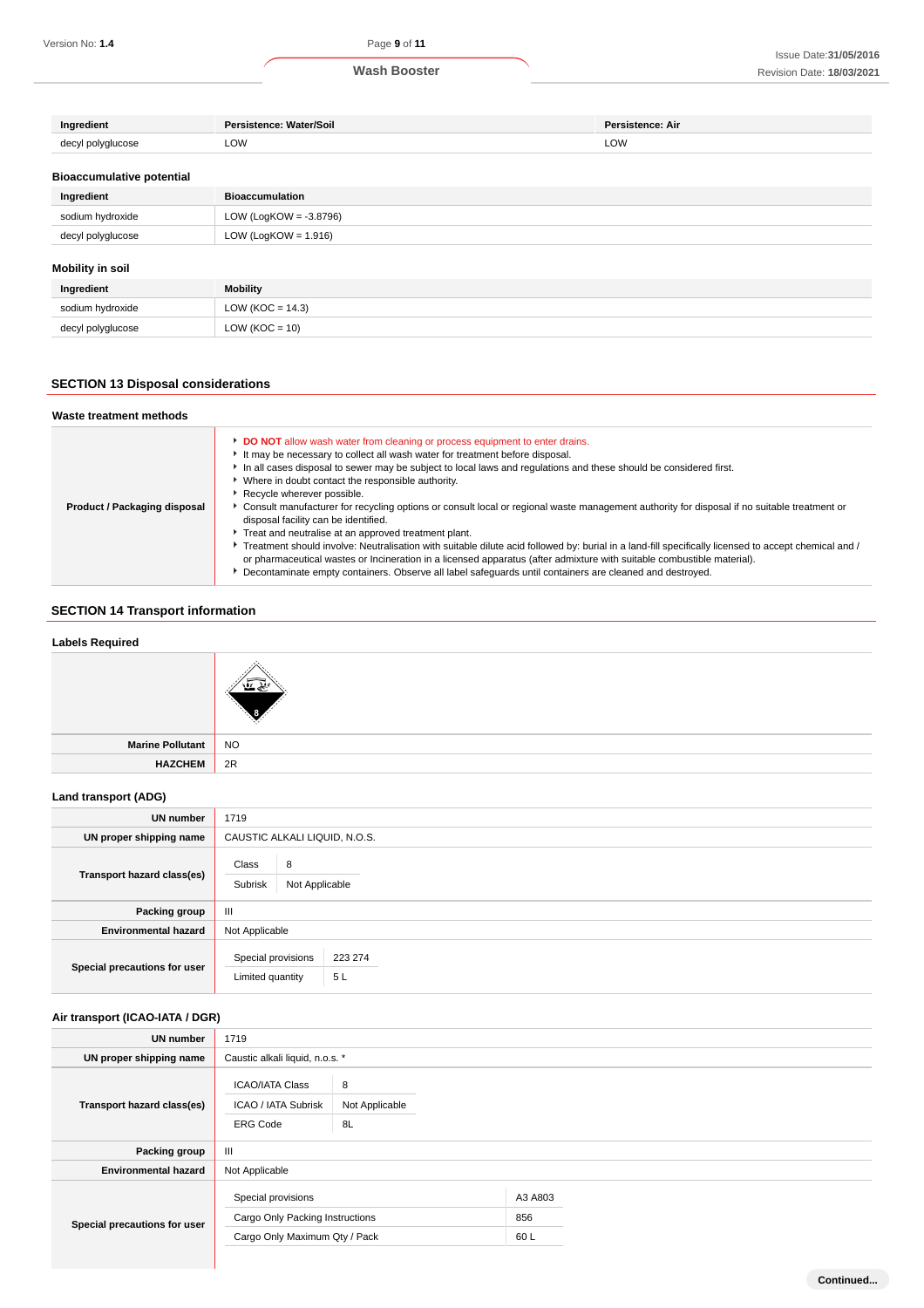| Passenger and Cargo Packing Instructions                  | 852  |
|-----------------------------------------------------------|------|
| Passenger and Cargo Maximum Qty / Pack                    | 5l   |
| Passenger and Cargo Limited Quantity Packing Instructions | Y841 |
| Passenger and Cargo Limited Maximum Qty / Pack            |      |

#### **Sea transport (IMDG-Code / GGVSee)**

| <b>UN number</b>             | 1719                                                                 |                              |  |
|------------------------------|----------------------------------------------------------------------|------------------------------|--|
| UN proper shipping name      | CAUSTIC ALKALI LIQUID, N.O.S.                                        |                              |  |
| Transport hazard class(es)   | 8<br><b>IMDG Class</b><br><b>IMDG Subrisk</b>                        | Not Applicable               |  |
| Packing group                | Ш                                                                    |                              |  |
| <b>Environmental hazard</b>  | Not Applicable                                                       |                              |  |
| Special precautions for user | <b>EMS Number</b><br>Special provisions<br><b>Limited Quantities</b> | $F-A$ , S-B<br>223 274<br>5L |  |

## **Transport in bulk according to Annex II of MARPOL and the IBC code** Not Applicable

#### **Transport in bulk in accordance with MARPOL Annex V and the IMSBC Code**

| <b>Product name</b>                                           | Group         |
|---------------------------------------------------------------|---------------|
| sodium hydroxide                                              | Not Available |
| decyl polyglucose                                             | Not Available |
| diethylene glycol monobutyl<br>ether, ethoxylate, propoxylate | Not Available |
| sodium metasilicate                                           | Not Available |

#### **Transport in bulk in accordance with the ICG Code**

| <b>Product name</b>                                           | <b>Ship Type</b> |
|---------------------------------------------------------------|------------------|
| sodium hydroxide                                              | Not Available    |
| decyl polyglucose                                             | Not Available    |
| diethylene glycol monobutyl<br>ether, ethoxylate, propoxylate | Not Available    |
| sodium metasilicate                                           | Not Available    |

#### **SECTION 15 Regulatory information**

#### **Safety, health and environmental regulations / legislation specific for the substance or mixture**

#### **sodium hydroxide is found on the following regulatory lists**

Australia Hazardous Chemical Information System (HCIS) - Hazardous Chemicals Australia Standard for the Uniform Scheduling of Medicines and Poisons (SUSMP) - Schedule 10 / Appendix C

## **decyl polyglucose is found on the following regulatory lists**

Australian Inventory of Industrial Chemicals (AIIC)

**diethylene glycol monobutyl ether, ethoxylate, propoxylate is found on the following regulatory lists** Australian Inventory of Industrial Chemicals (AIIC)

## **sodium metasilicate is found on the following regulatory lists**

Australia Hazardous Chemical Information System (HCIS) - Hazardous Chemicals Australia Standard for the Uniform Scheduling of Medicines and Poisons (SUSMP) - Schedule 10 / Appendix C

Australia Standard for the Uniform Scheduling of Medicines and Poisons (SUSMP) - Schedule 5

Australia Standard for the Uniform Scheduling of Medicines and Poisons (SUSMP) - Schedule 5 Australian Inventory of Industrial Chemicals (AIIC)

Australia Standard for the Uniform Scheduling of Medicines and Poisons (SUSMP) - Schedule 6 Australian Inventory of Industrial Chemicals (AIIC)

|  | National Inventory Status |  |
|--|---------------------------|--|
|--|---------------------------|--|

I

| <b>National Inventory</b>                          | <b>Status</b>                                                                                                             |  |
|----------------------------------------------------|---------------------------------------------------------------------------------------------------------------------------|--|
| Australia - AIIC / Australia<br>Non-Industrial Use | Yes                                                                                                                       |  |
| Canada - DSL                                       | Yes                                                                                                                       |  |
| Canada - NDSL                                      | No (sodium hydroxide; decyl polyglucose; diethylene glycol monobutyl ether, ethoxylate, propoxylate; sodium metasilicate) |  |
| China - IECSC                                      | Yes                                                                                                                       |  |
| Europe - EINEC / ELINCS / NLP                      | No (diethylene glycol monobutyl ether, ethoxylate, propoxylate)                                                           |  |
| Japan - ENCS                                       | No (diethylene glycol monobutyl ether, ethoxylate, propoxylate)                                                           |  |
|                                                    |                                                                                                                           |  |